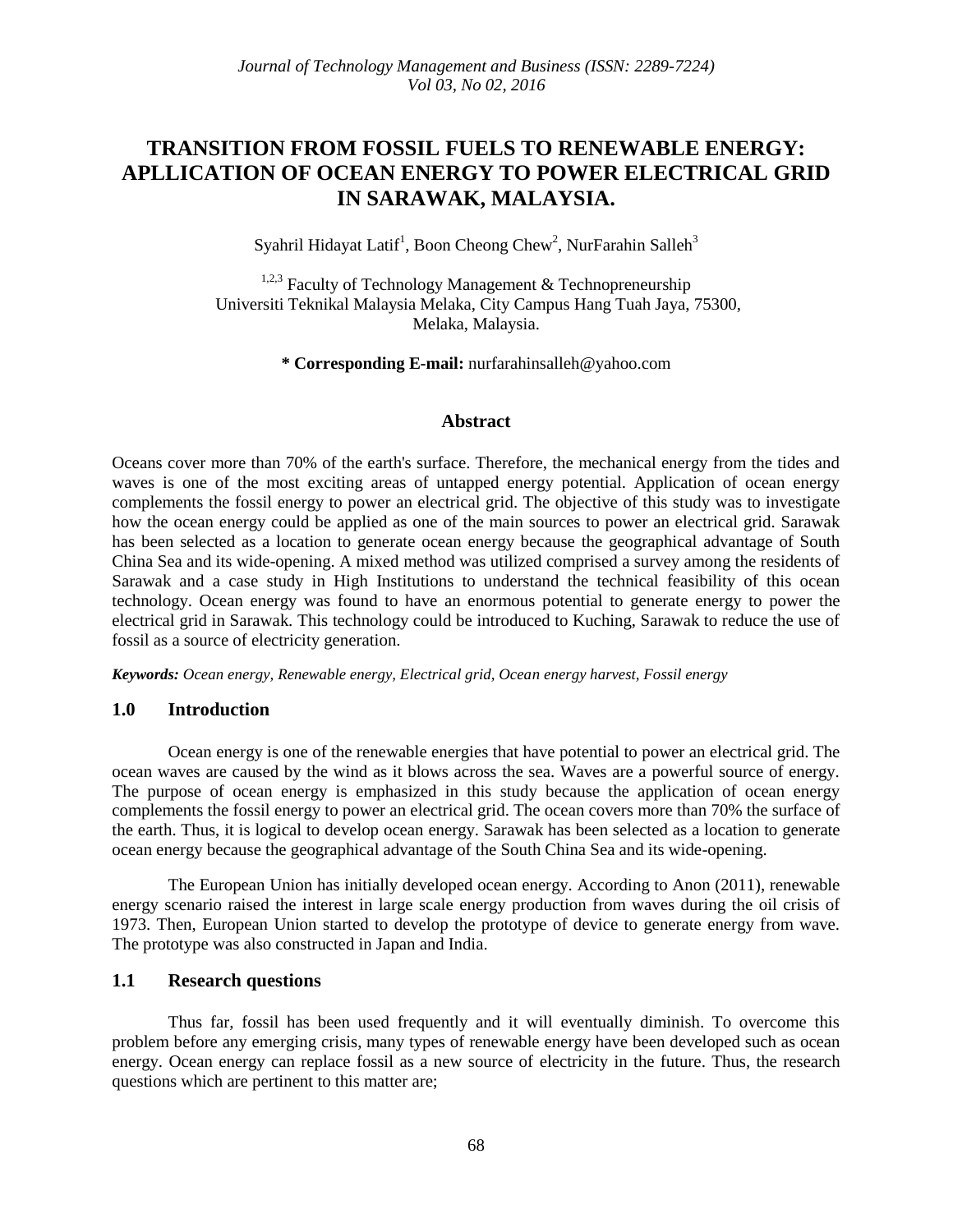- How to generate power from the ocean energy?
- What are the encouraging factors for ocean energy adoption?
- What are the innovation solutions to overcome the weaknesses of ocean energy?

#### **1.2 Research objectives**

The research objectives of this study were:

- To identify the technical factors and social response at high institution and the people of Sarawak towards ocean energy.
- To investigate important elements in implementing ocean energy.
- To suggest an innovative solution to overcome the weaknesses of ocean energy and enable its implementation.

#### **1.3 Research location**

Sarawak was the main location in this research because its location at the South China Sea enabled massive wind which caused huge waves in the ocean. This scenario eased an implementation of the ocean energy in Sarawak. The study was conducted along the beaches of Sarawak.

A higher institution of learning focusing on technical engineering and Electric Engineering in Melaka was chosen to gain more data on ocean energy. Interview sessions were held with the experts of the institution so they can provide comprehensive information on electricity and how to power electricity grid. In short, this Institution was chosen to ease the data access on the technical information and to save cost.

#### **2.0 Literature review**

## **2.1 Ocean Energy vs. Fossil Fuels Analysis**

Oil from fossil is commonly used nowadays to generate electricity. However, fossil will end up one day and a source of electricity that is generated from ocean wave energy could be replaced to generate the electricity. Across the globe, evidence is mounting that the production of conventional petroleum will soon reach its peak (Pieprzyk et al. 2009). This section covers the applications, impacts to the environment and productivity of the ocean energy and fossil fuels. On the other hand, the researcher includes the impacts to environment and productivity of the ocean energy and fossil fuels into the technical criteria parameter.

Most villages in Sarawak have insufficient electricity supply. Hence, ocean energy is deemed appropriate to replace fossil as an alternative energy in the Sarawak coastal area.

## **2.2 Technical Criteria**

This section compares the technical criteria of both fossil fuels and ocean wave energy based on three factors; application, productivity and impact to environment (Beggs, 2009; Coley, 2008; Kolliatsas et al., 2012).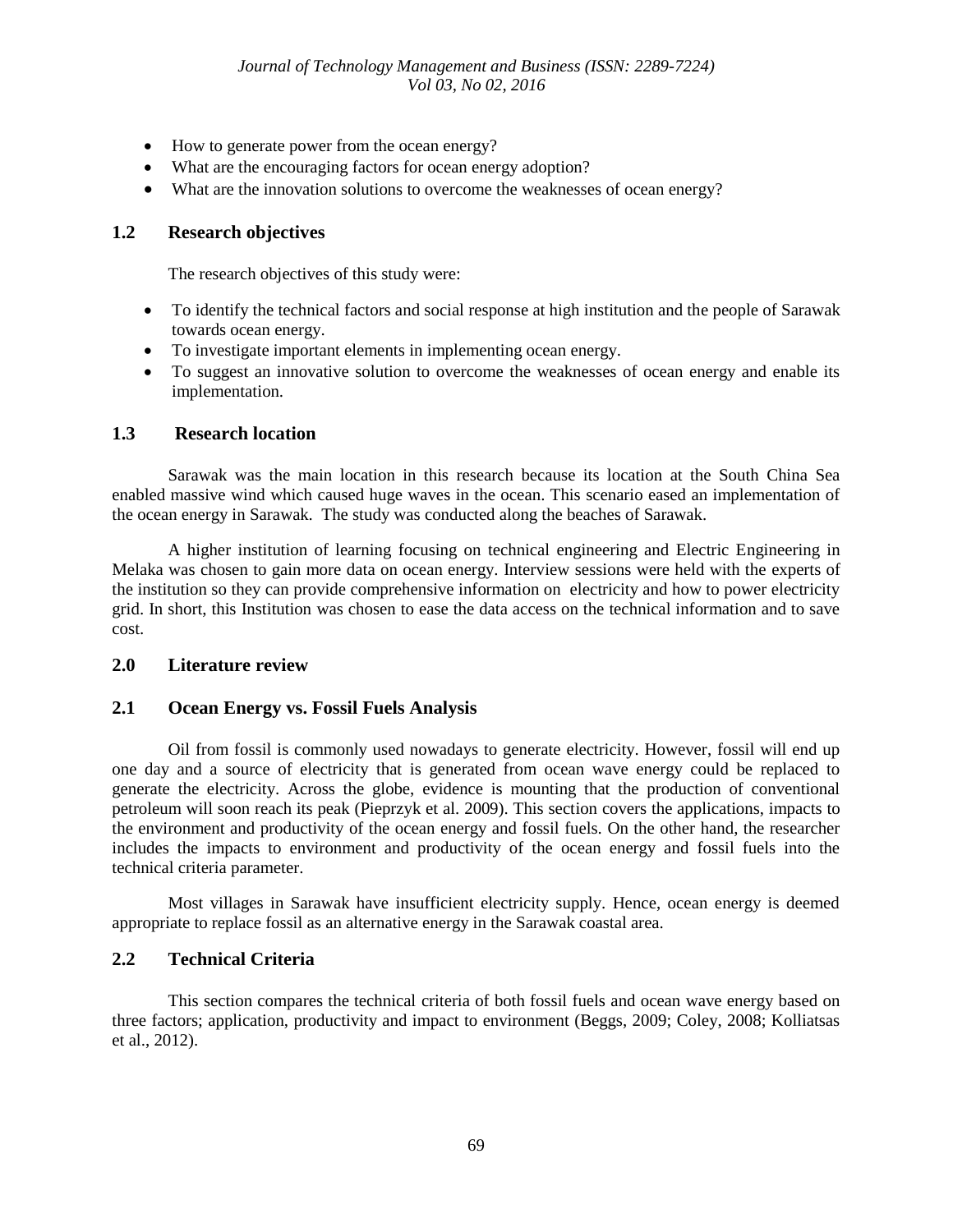| Factors                      | Ocean Wave Energy                                                                                                                                                                   | <b>Fossil Fuels</b>                                                                                                                                                                 |  |  |
|------------------------------|-------------------------------------------------------------------------------------------------------------------------------------------------------------------------------------|-------------------------------------------------------------------------------------------------------------------------------------------------------------------------------------|--|--|
| Application                  | Need<br>develop<br>to<br>a<br>$\bullet$<br>device.<br>Suitability of place.<br>٠<br>Criteria of wave<br>$\bullet$                                                                   | Insufficient<br>fossil<br>of<br>$\bullet$<br>place.<br>Need to dig in the ocean.                                                                                                    |  |  |
| Productivity                 | Can produce energy as<br>$\bullet$<br>long as the ocean has a<br>sufficient crest<br>of<br>a<br>wave.                                                                               | produce<br>Can<br>energy<br>before it is finished.<br>Need to find<br>another<br>$\bullet$<br>source of fossil after the<br>finish.                                                 |  |  |
| <b>Impact to Environment</b> | Safety, health and safety,<br>$\bullet$<br>environmental and other<br>users <sup>2</sup><br>sea<br>considerations.<br>More<br>alternative<br>to<br>$\bullet$<br>electricity energy. | Generate pollution.<br>$\bullet$<br>Increasing the petroleum<br>will lead to increasing of<br>the subsistence.<br>Helping<br>reduce<br>to<br>$\bullet$<br>erosion of the landscape. |  |  |

**Table 1:** The comparison of technical criteria between ocean wave energy and fossil fuel.

# **2.3 Environmental Factors**

These environmental factors were based on the implication of PESTLE analysis.. PESTLE is an analysis about political, economic, social, technology, legal and environment of the ocean wave energy.

|                                                                                                                                                      | <b>rabit 1.1</b> $\cdot$ 1.1 $\circ$ 1 $\pm$ 5.1 $\pm$ 1.2 $\pm$ 1.1 $\pm$ 1.1 $\pm$ 1.1 $\pm$ 1.1 $\pm$ 1.1 $\pm$ 1.1 $\pm$ 1.1 $\pm$ 1.1 $\pm$ 1.1 $\pm$ 1.1 $\pm$ 1.1 $\pm$ 1.1 $\pm$ 1.1 $\pm$ 1.1 $\pm$ 1.1 $\pm$ 1.1 $\pm$ 1.1 $\pm$ 1.1 $\pm$ 1.1 $\pm$                                                                                                                                                                                                                                                                                                                                                                                                   |
|------------------------------------------------------------------------------------------------------------------------------------------------------|------------------------------------------------------------------------------------------------------------------------------------------------------------------------------------------------------------------------------------------------------------------------------------------------------------------------------------------------------------------------------------------------------------------------------------------------------------------------------------------------------------------------------------------------------------------------------------------------------------------------------------------------------------------|
| Factors                                                                                                                                              | Sub-factors                                                                                                                                                                                                                                                                                                                                                                                                                                                                                                                                                                                                                                                      |
| Political<br>(Politic generally applied to the art or<br>science of organized government or<br>state, including behavior within civil<br>government) | Malaysia provides National Renewable Energy<br>٠<br>Policy and Action Plan (2009)<br>The vision of this policy is enhancing the<br>$\bullet$<br>utilization of indigenous renewable<br>energy<br>resources to contribute towards national electricity<br>supply security and sustainable socioeconomic<br>development.<br>The objectives:<br>$\bullet$<br>To increase the RE contribution in the national<br>power generation mix.<br>To facilitate the growth of the RE industry.<br>-<br>To ensure reasonable RE generation costs.<br>To conserve the environment for future generation<br>-<br>To enhance awareness of the role and importance<br>-<br>of RE. |
| Environmental<br>(Environmental<br><i>is</i><br>about<br>the<br>circumstances, objects, or conditions<br>by which one is surrounded)                 | The device will harm the area of the device only.<br>Less pollution rather than fossil fuels.<br>The device will disturb the ecosystem nearby.                                                                                                                                                                                                                                                                                                                                                                                                                                                                                                                   |

**Table 1.1 :** The PESTLE analysis.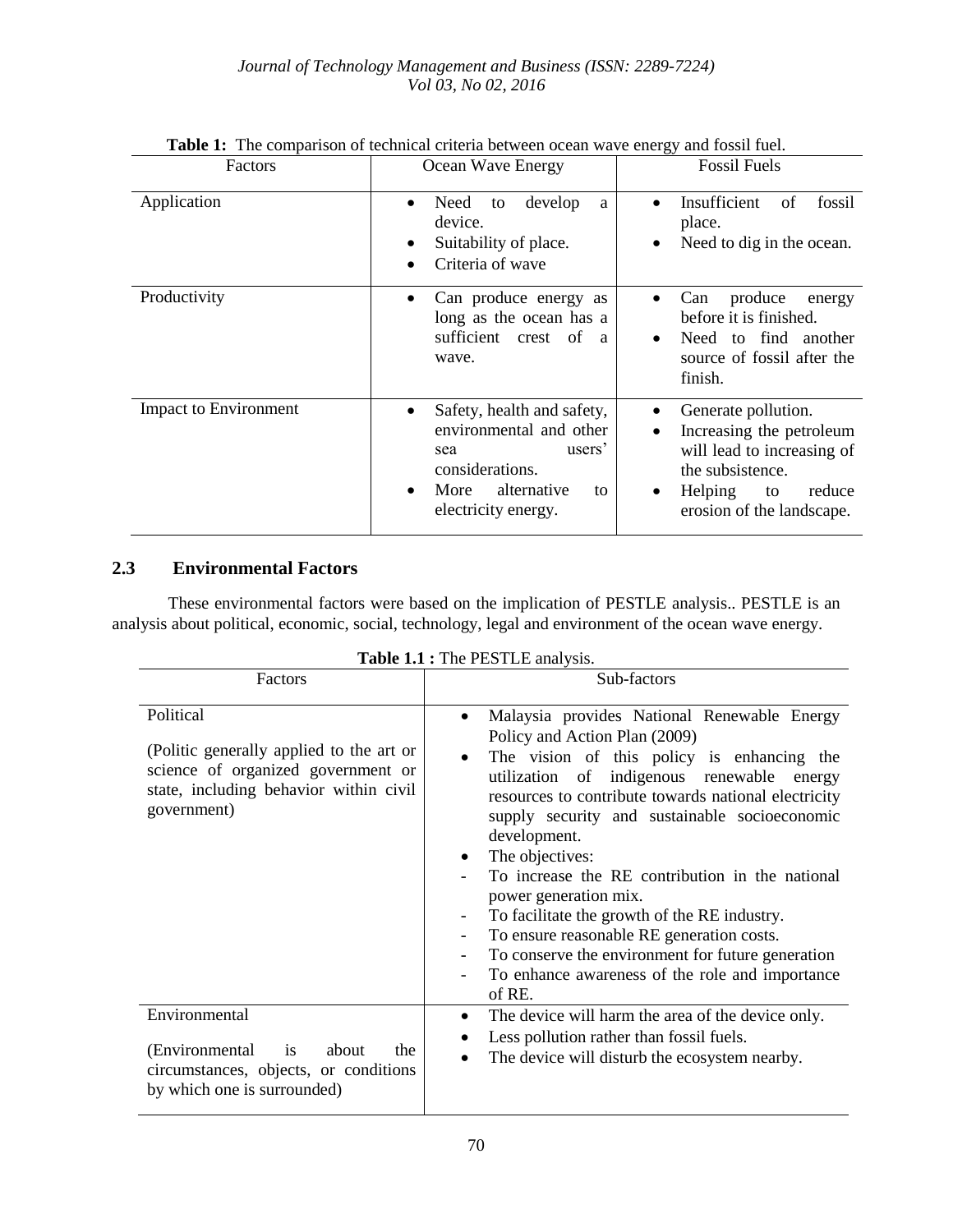| Sociological<br>(Refer to a characteristic of living<br>organisms as applied to population of<br>humans and animals.)                                                                                                            | According to insufficient electricity<br>supply,<br>$\bullet$<br>residents will be accepted this ocean wave energy<br>to ease their life.                                                                      |
|----------------------------------------------------------------------------------------------------------------------------------------------------------------------------------------------------------------------------------|----------------------------------------------------------------------------------------------------------------------------------------------------------------------------------------------------------------|
| Technological<br>(Refer to result from improving in<br>technical<br>that<br>increase<br>process<br>productivity of<br>machines<br>and<br>eliminates manual<br>operations<br><sub>or</sub><br>operations done by older machines.) | Ocean wave energy will complement the Bakun<br>dam in electricity supply and substitute the fossil<br>in the future.<br>Ocean energy can produce limited electricity, but<br>still can supply the electricity. |
| Legal<br>(Deriving authority from, or founded<br>on law.)                                                                                                                                                                        | Renewable energy act 2011 (act 725)<br>$\bullet$<br>In this act provided guidance and legislation to use<br>$\bullet$<br>renewable energy in Malaysia.                                                         |
| Economical<br>(Refer to operating with little waste or<br>at a saving in order to gain efficiency<br>resource consumption)                                                                                                       | Opportunity of occupation.<br>Generating wealth to the institution that develops<br>the ocean wave energy.                                                                                                     |

Thus, technical criteria and environmental factors were developed in order to support the government in enabling the ocean energy at Kuching, Sarawak coast in the future. Once the ocean energy is implemented, all the residents over Sarawak would benefit by it.

## **3.0 Research methodology**

## **3.1 Research Design**

According to Carriger (2000), research design is the strategy, plan, and structure in conducting a research project. The plan is the overall scheme or program of the research. It includes an outline of what the researcher will do from finding the operational implications to the final analysis of data. A structure is the framework, organization or configuration of the relation between varieties of research. A research design expresses both the structure of the research problem and the plan of investigation used to obtain concrete evidence in relation of the problem. In other words, research design can be thought of as the structure of research- it is the "glue" that holds all the elements in the research project together (Trochim, 2006). The research design for the present study was exploratory-based because ocean wave energy is a new technology that needs to be explored to gain an in-depth understanding on it.

According to Rowley (2002), a research design is the logic that links the data to be collected and the conclusions to be drawn to the initial questions of a study; it measures coherence. The study produces a blueprint which includes experiments, interview, analysis record, survey, or some combination of these. However, the present study utilized a case study and a survey through questionnaires and interview sessions to gauge an in-depth understanding on the transition from fossil to renewable energy: application of ocean energy in Sarawak, Malaysia to power electrical grid.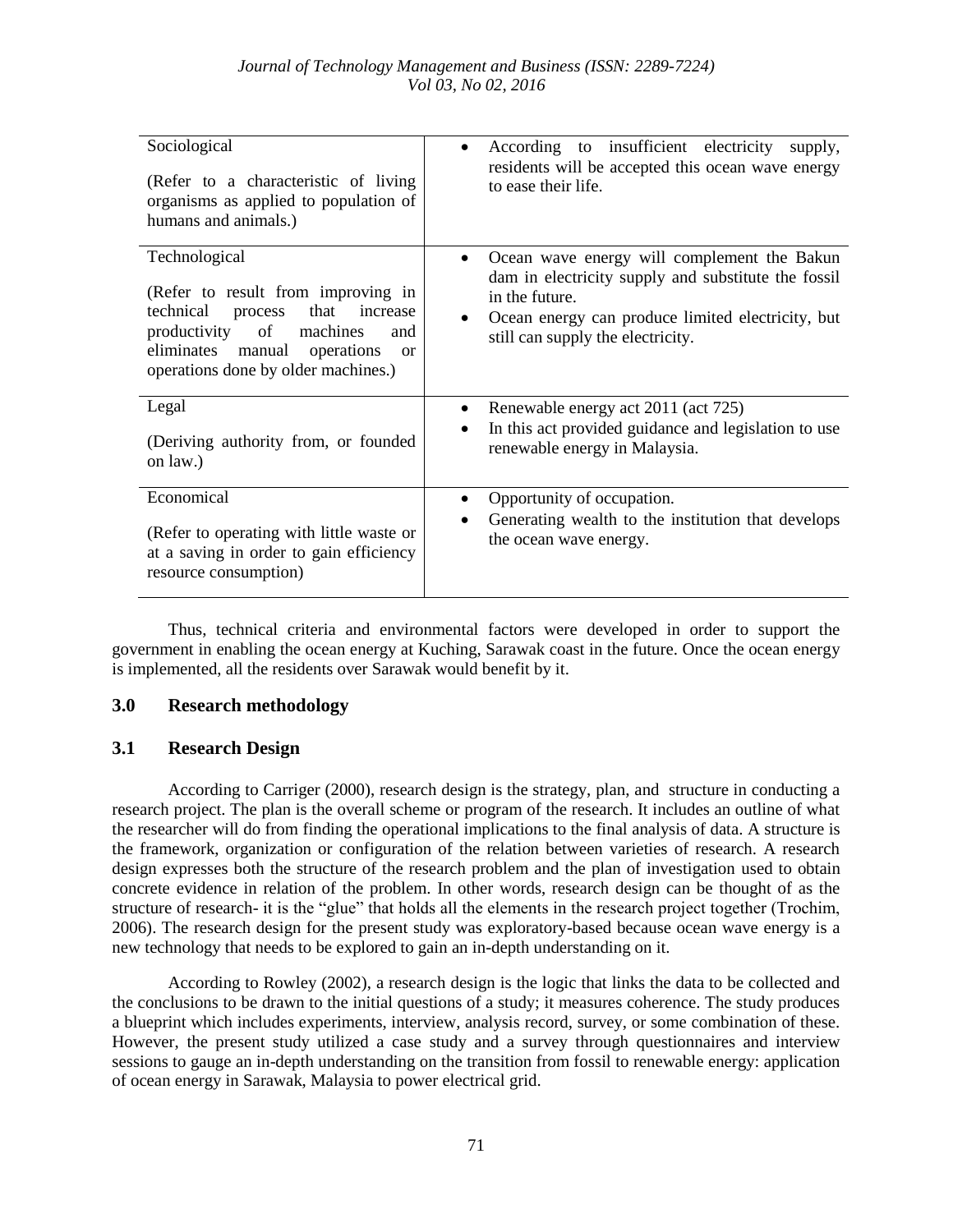The present study utilized qualitative and quantitative method through the following stages:

- Firstly, the South China Sea and its surrounding coastal area of Sarawak were chosen as the location of investigation. Relevant information was collected from selected samples through qualitative interviewing method and quantitative survey method to get answers to the research questions.
- Secondly, a framework was set up to specify the relationship among the variables.
- Thirdly, the blueprint that outlines each procedure from the beginning to the end of the data analysis was set up.

## **3.2 Mixed Method**

This case study in South China Sea nearby Sarawak area was conducted by implementing mixed method. According to Tashakkori (2003), mixed method research studies use qualitative and quantitative data collection and analysis technique in either parallel or sequential manner. However mixed method research may use quantitative and qualitative research equally or unequally (Creswell and Plano Clark 2007). In this mixed method, the significant data between qualitative research and quantitative research were highlighted.

The significant data play very important role so that the relationship among the variables can be determined. Thus, mixed method was selected as the method to achieve the research objective and answer the research questions. First of all, selected engineers from the higher institution of learning were interviewed. Any significant technical information was used to develop the ocean wave energy in Sarawak. Then, a survey through questionnaires was conducted among selected residents in Sarawak. Both of these factors were expected to influence the development of the ocean energy in Sarawak.

## **3.3 Method of Primary Data**

Business Dictionary (2012) states primary data are observed or collected directly from first-hand experience. The research strategy used in the present study was a case study survey. Case study survey is research design in which a survey is administered to a case, either small sample or the entire population of the individual to describe an aspect or characteristic of that population. Questionnaires were distributed to the residents at the beaches of Sarawak. Moreover, an interview survey was also conducted. An interview survey is where the researcher records answer supplied by participants. Questions were asked responses were recorded. The interview sessions were held at the higher institution of learning.

## **4.0 Data analysis and results**

## **4.1 Pilot Test**

Three pilot test were conducted among three respondents to identify problems and discrepancies in the questionnaire and the problems had been amended before the actual survey was conducted.. Few recommendations were obtained to change the words in the questionnaire to enhance readers' understanding. Then, two more pilot tests were conducted to ensure the respondents understand the message. Upon the completion of the pilot tests, an actual survey began.

## **4.2 The Social Acceptance Level**

According to Wustenhagen et.al (2007) social acceptance is a part of the renewable energy technology implementation which was largely being neglected in the 80s when the policy programs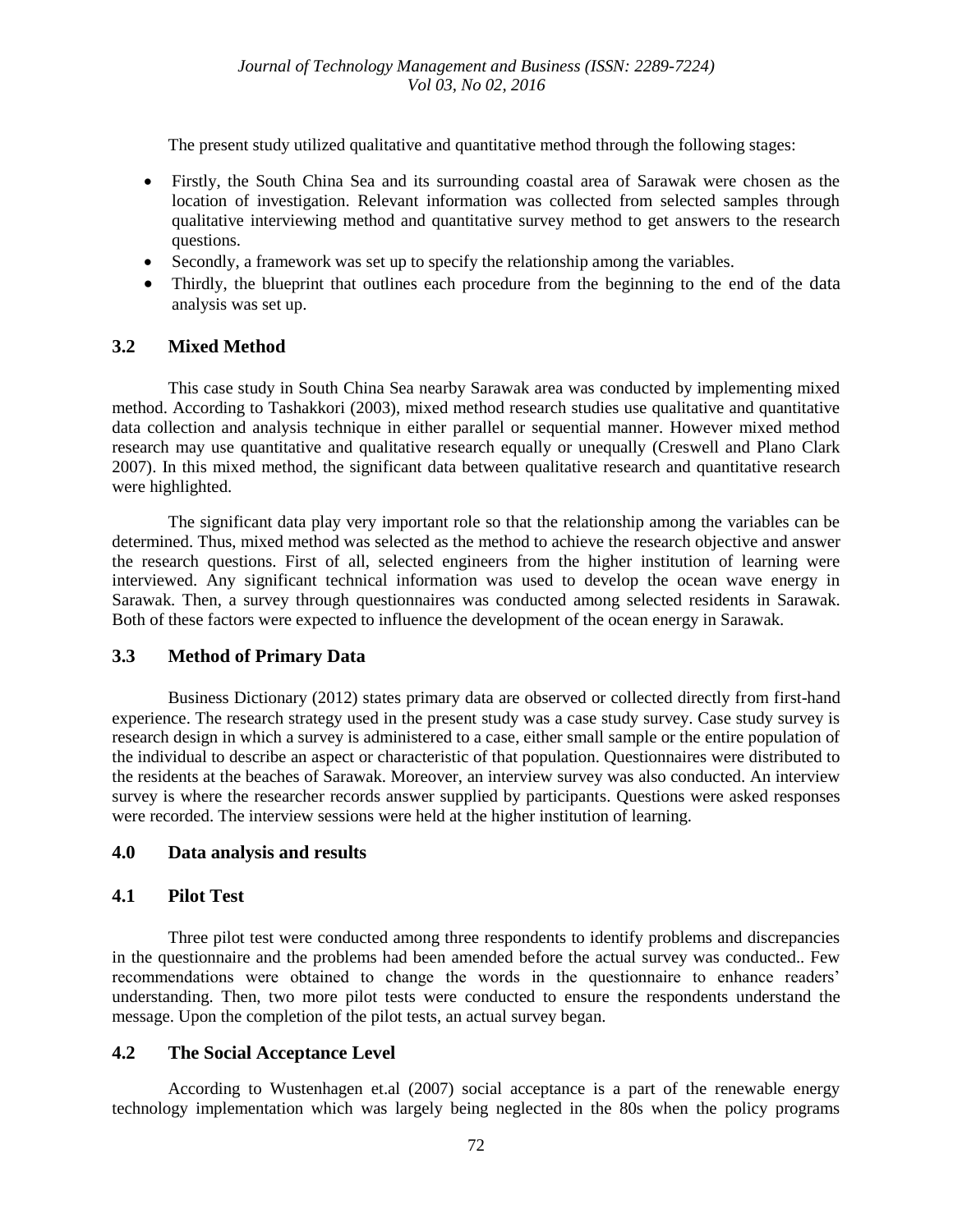started. Most respondents agree that most part of coastal area in Sarawak face insufficient electricity supply. This fact is also supported in literature (The score of respondents agreement on the insufficient electricity supply is shown in Table 1.2)

The findings showed that most respondents scored on agree. At the same time, the results showed the support for literature that most residents who live in a coastal area in Sarawak face the insufficient electricity supply. Hence, it is high time to propose ocean wave energy implementation in Kuching, Sarawak.

|       |       | Frequency      | Percent | Valid<br>Percent | Cumulative<br>Percent |
|-------|-------|----------------|---------|------------------|-----------------------|
| Valid | 2.00  | 3              | 12.0    | 12.0             | 12.0                  |
|       | 3.00  | $\overline{4}$ | 16.0    | 16.0             | 28.0                  |
|       | 4.00  | 11             | 44.0    | 44.0             | 72.0                  |
|       | 5.00  | 7              | 28.0    | 28.0             | 100.0                 |
|       | Total | 25             | 100.0   | 100.0            |                       |

**Table 1.2 :** Score on agreement for insufficient Electricity Supply

The percentage of respondents that score agree on the insufficient electricity supply matter was higher, 72 percent. While neutral and disagree scored a low percentage which indicated that not every place in the coastal area of Sarawak faced insufficient electricity supply.

From the analysis, it can be summarized that at present, most residents of Sarawak that live in coastal areas around Kuching faced insufficient electricity supply. This might be due to the fact that the dam that provides electricity to each household cannot supply ample electricity to the coastal area.

#### **4.2 New Electricity Source**

The results also showed that most of them scored agree on new sources of electricity needed in the coastal area of Kuching, Sarawak. This question derived to evaluate the assumption of the researcher; insufficient electricity will lead to new source electricity development such as ocean wave energy.

Hence, the residents of Sarawak that lived in the coastal area really needed new source of electricity. Table 1.3 illustrates the score for the need of a new electricity source. 72 percent of the respondents scored agree on the need for alternative energy for electricity. Hence, the existing electricity supply was not sufficient.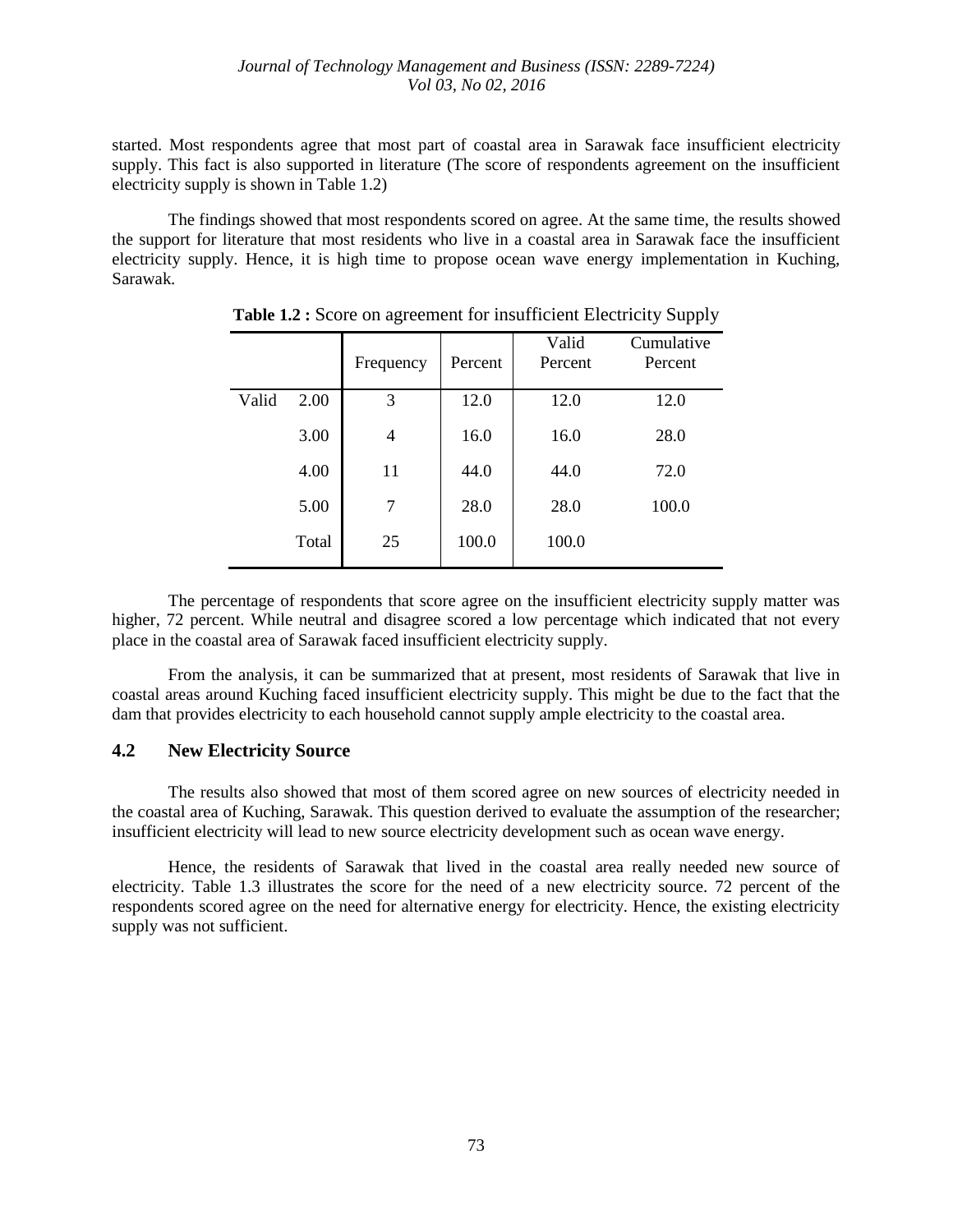*Journal of Technology Management and Business (ISSN: 2289-7224) Vol 03, No 02, 2016*

|       |       | Frequency      | Percent     |       | Valid Percent   Cumulative Percent |  |  |
|-------|-------|----------------|-------------|-------|------------------------------------|--|--|
| Valid | 2.00  | 2              | 8.0         | 8.0   | 8.0                                |  |  |
|       | 3.00  | 5              | <b>20.0</b> | 20.0  | 28.0                               |  |  |
|       | 4.00  | 14             | 56.0        | 56.0  | 84.0                               |  |  |
|       | 5.00  | $\overline{4}$ | 16.0        | 16.0  | 100.0                              |  |  |
|       | Total | 25             | 100.0       | 100.0 |                                    |  |  |

Table 1.3: Score on the need for a new electricity source

## **4.3 Ocean Wave Energy as Main Electricity Source**

Another question asked whether ocean wave energy will become the main electricity source. While 76 per cent agreed with the statement, 20 per cent stated strongly agree and the rest was neutral. Nobody disagreed with the statement. Table 1.4 illustrates the score on whether OWE would become one of the main sources of electricity supply in the future.

|       |       | Frequency |       |       | Percent   Valid Percent   Cumulative Percent |
|-------|-------|-----------|-------|-------|----------------------------------------------|
| Valid | 3.00  | 6         | 24.0  | 24.0  | 24.0                                         |
|       | 4.00  | 14        | 56.0  | 56.0  | 80.0                                         |
|       | 5.00  | 5         | 20.0  | 20.0  | 100.0                                        |
|       | Total | 25        | 100.0 | 100.0 |                                              |
|       |       |           |       |       |                                              |

**Table 1.4:** OWE as Main Electricity Supply in the Future

#### **4.4 Impacts to Marine Activities**

Even though positive responses were received from respondents on the OWE adoption in the Sarawak coastal area, the acceptance of environmental impact was also gauged from the respondents. The consideration of the impact of the environment and marine activities had been investigated.

From the Expert 4's views, the criteria to measure the level of social acceptance for marine renewable energy was the technology must be user friendly so that the technology could be easily accepted and must be fhe bad Impact of OWE to Marine Activities

|                |  |      |                 | Minimum   Maximum   Mean   Std. Deviation |
|----------------|--|------|-----------------|-------------------------------------------|
| Marine 25 2.00 |  | 5.00 | $3.5200$ .91833 |                                           |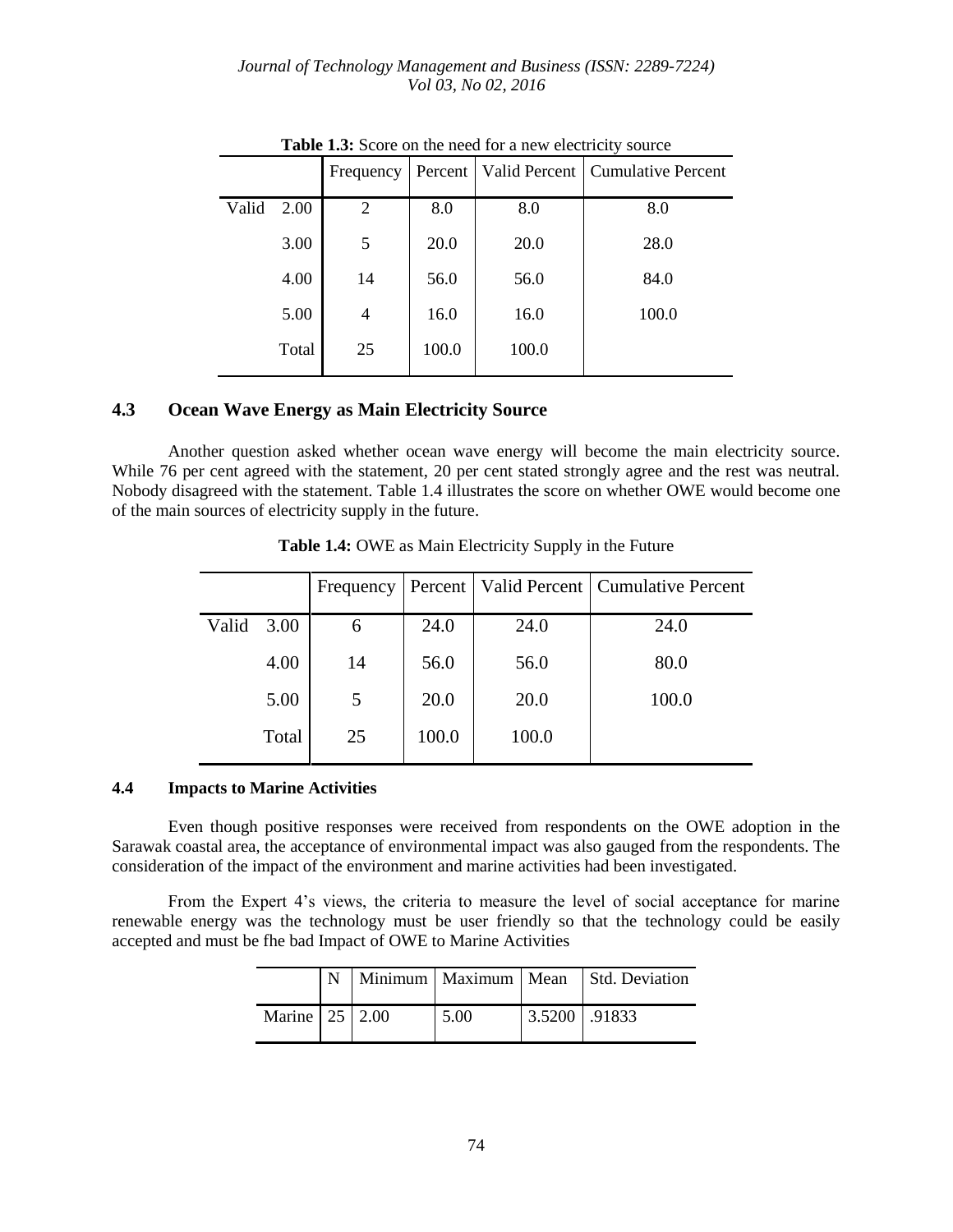#### *Journal of Technology Management and Business (ISSN: 2289-7224) Vol 03, No 02, 2016*

The analysis showed the mean was 3.52 which indicated the respondents agreed with the statement. The statement is OWE would bring bad impact to the marine activities. Respondents were aware of the impact of marine activities on activities like recreation and fisherman activities.

The respondents acknowledged the impact of the devices to the marine activities. However, the score on their consideration of the environmental impact showed their main desire to obtain sufficient electricity supply. Table 1.6 showed the consideration of environmental impact.

| <b>rable 1.0.</b> Consideration of Environmental Impact |  |      |      |        |                                           |  |
|---------------------------------------------------------|--|------|------|--------|-------------------------------------------|--|
|                                                         |  |      |      |        | Minimum   Maximum   Mean   Std. Deviation |  |
| Impact $\vert$ 25                                       |  | 2.00 | 5.00 | 3.6000 | .86603                                    |  |

**Table 1.6:** Consideration of Environmental Impact

From the analysis, the mean for the environmental impact consideration was 3.6 which show most of the respondents agreed with the statement that "the impact of the environment could be considered as long as OWE brings benefit to social lives". The respondents agreed with the statement because they really needed the sufficient energy even to the extent of sacrificing the environment around them. The need is vital and they considered sacrificing some environmental factors so that they could enjoy the benefit. The sufficient electricity supply was their major concern. However, to understand more about the distraction of marine activities, another statement was issued; fisherman will go against the implementation of OWE. The result of the survey is shown in Table 1.7 below.

|       |       | Frequency | -0-<br>Percent | Valid<br>Percent | Cumulative<br>Percent |
|-------|-------|-----------|----------------|------------------|-----------------------|
| Valid | 2.00  | 7         | 28.0           | 28.0             | 28.0                  |
|       | 3.00  | 14        | 56.0           | 56.0             | 84.0                  |
|       | 4.00  | 4         | 16.0           | 16.0             | 100.0                 |
|       | Total | 25        | 100.0          | 100.0            |                       |

**Table 1.7:** Fisherman Against the OWE Implementation

From the analysis, 72 per cent of respondents scored neutral for this statement. Then, only few respondents agreed with that statement and the rest scored disagree which indicated that the fishermen will not go against the OWE implementation.

The OWE would affect fishermen because after the OWE implementation, the area for fisherman to fish would be reduced which would reduce their income. They must also be aware of the international borders. They cannot go out from the Malaysia border or they will be accused as invaders to the nearby countries.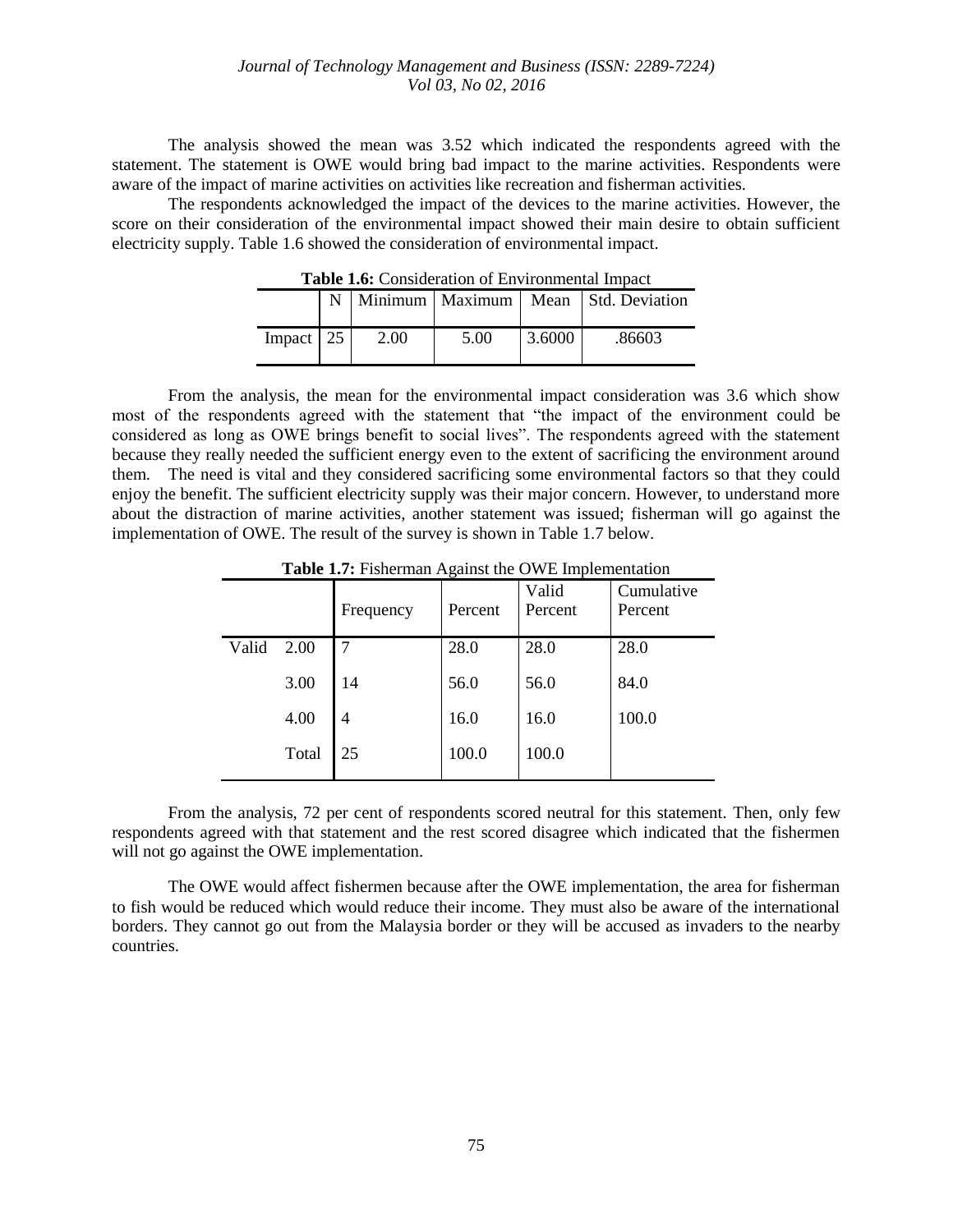#### *Journal of Technology Management and Business (ISSN: 2289-7224) Vol 03, No 02, 2016*



**Figure 1:** Borders of East Asia Countries

*Source: www.menasborders.com (2009)*

Figure 1 shows the sea border of Malaysia. A fisherman is forbidden to go out of the border of the country to avoid from being accused as an invader. However, the farm of the OWE would not consume a large place of the marine activities. Hence, they can still do their routine as usual.

The researcher anticipates that the respondents do not involve in the marine activities before and caused them to feel neutral. The researcher made this speculation because there are respondents those supports OWEs implementation by indicating the disagreement with the statement that they feel that the fisherman will not go against the implementation of OWE.

## **4.5 Job Opportunity**

Besides providing sufficient electricity supply, OWE also provides a job opportunity. The researcher has devised a statement; job opportunity from OWE development would attract the social acceptance. Table 1.8 shows the job opportunity attraction.

|            |       | Frequency     |       |       | Percent   Valid Percent   Cumulative Percent |
|------------|-------|---------------|-------|-------|----------------------------------------------|
| Valid 3.00 |       | 6             | 24.0  | 24.0  | 24.0                                         |
|            | 4.00  |               | 68.0  | 68.0  | 92.0                                         |
|            | 5.00  | $\mathcal{D}$ | 8.0   | 8.0   | 100.0                                        |
|            | Total | 25            | 100.0 | 100.0 |                                              |

**Table 1.8:** Job Opportunity Attraction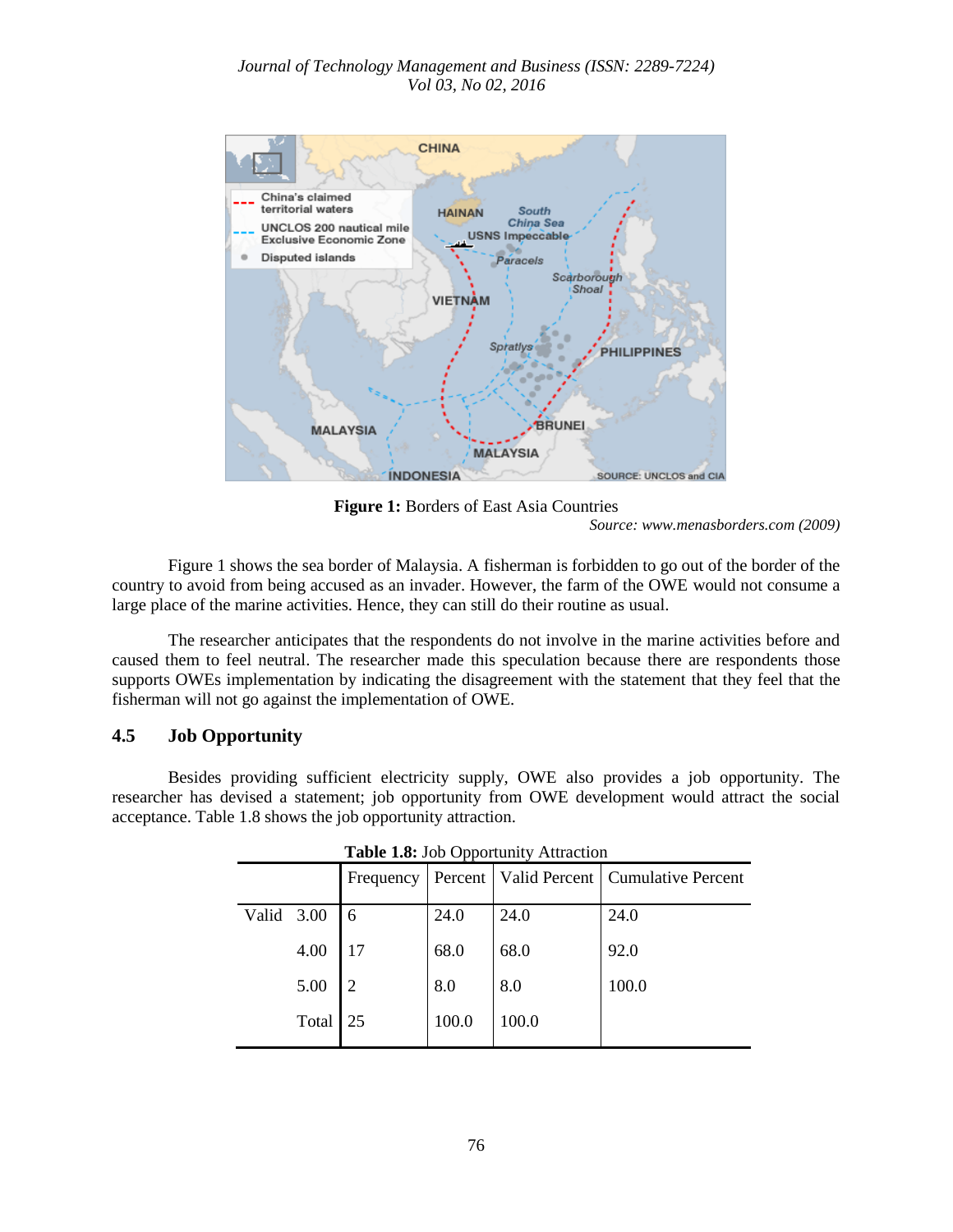From the analysis, most respondents agreed with the statement; 76 per cent agreed job opportunity from OWE would attract the social acceptance, implying that the society of Sarawak would accept the OWE if the OWE itself provided job opportunity for them.

The respondents are attracted to job opportunity when the OWE is implemented. The OWE would offer the job such as general officer to help in the management aspects of the OWE. It will reduce the unemployment rate among the residents of Sarawak.

#### **4.6 Importance of Social Acceptance**

Social acceptance is the most important in the OWE development in Kuching, Sarawak. Table1.9 shows the score on the importance of Social Acceptance in OWE implementation.

|       |       | Frequency      | Percent |       | Valid Percent   Cumulative Percent |
|-------|-------|----------------|---------|-------|------------------------------------|
| Valid | 2.00  | $\overline{1}$ | 4.0     | 4.0   | 4.0                                |
|       | 3.00  | 4              | 16.0    | 16.0  | 20.0                               |
|       | 4.00  | 17             | 68.0    | 68.0  | 88.0                               |
|       | 5.00  | 3              | 12.0    | 12.0  | 100.0                              |
|       | Total | 25             | 100.0   | 100.0 |                                    |

**Table 1.9:** The score on the importance of Social Acceptance in OWE Implementation

From the analysis, 80 per cent agreed with the statement. This analysis can be supported for the importance of social acceptance in influencing the technology adoption.

In general, the social acceptance of the technology that needs to be developed in their area is the most important thing that needs to be highlighted. This is because the technology that is developed would consume their favorite area. Hence, the developer should investigate the acceptance of the society.

## **4.7 Technical Limitations in Ocean Wave Energy Implementation**

In this section, the technical limitation criteria and their significance are presented.

## **4.8 Technical Limitations Criteria**

In order to implement the Ocean Wave Energy (OWE), some emerging technical limitations are evaluated. Interview sessions were held to gain the experts' opinion on the limitation. First of all, to determine the limitation, the technical limitation needed to be evaluated.

*"Power quality is the main issues where the electricity that created must be suitable voltage and current to supply to household."*

 *Expert 1*

From the Expert 1 opinion, power quality was an important issue that should be highlighted. According to Sankaran (2002), power quality is a set of electrical boundaries that allows a piece of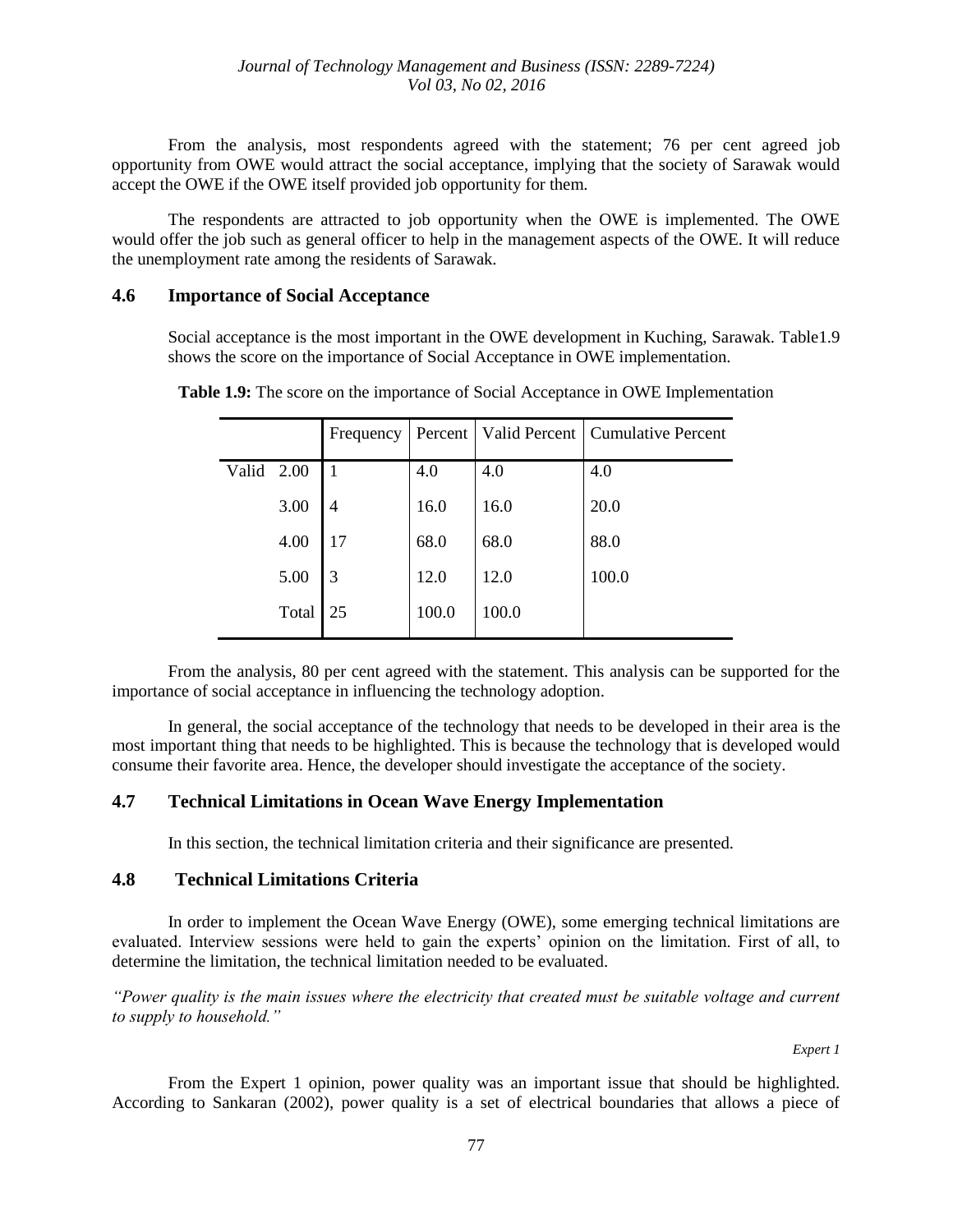equipment to function in its intended manner without significant loss of performance or life expectancy. Hence, power quality is one of the criteria that should be emphasized during the implementation of the OWE. This is because at the end, electricity supply is used by the consumer. Thus, power quality should be a prime concern for the developer of the OWE.

*"Energy efficiency also become technical limitation because uncertainties about the output that gained."*

*Expert 2*

The opinion from Expert 2 described that energy efficiency would become one of the technical limitations because of the uncertainties about the energy efficiency of the OWE. This is because we have not implemented the OWE yet. So the efficiency cannot be measured without the actual OWE. The energy efficiency is an important factor that would be affected by power quality. Without any in-depth research, uncertainties will prevail for OWE is yet to be implemented in Kuching, Sarawak.

However, in the United States and other countries that develop OWE, they have faced less problems about the energy efficiency regarding to the existence of OWE and it is easier for them to make a measurement. They also have an expert in the OWE on their side.

*"The synchronization also becomes one of the issues. The synchronization is the output produce from the technology must be sustained and the power generation must be equal."*

*Expert 3*

The Expert 3 stated that synchronization of the OWE was one of the criteria that should be emphasized in OWE implementation. The synchronization between the outputs produced from the technology must be sustained and the power generation should be equal, implying that the power generation should be equal to the power generation that was produced by the OWE and the existing fossil fuelled power generation as well. This matter is very important for customer satisfaction. On the other hand, the power that provides electricity supply must be not too high or too low than the standard electricity supply to household. This is because too high will cause a short circuit while too low will affect the efficiency of electricity supply

*"Asset management is one of the issues because the device conditions need to be monitored to get sustainable output and plant design is also including the criteria of limitation."*

*Expert 1*

In the Expert 1's opinion, asset management was also one of the criteria of the technical limitation of the OWE. The asset management was important because the management of the OWE should always monitor the device condition in order to get sustainable output. On the other hand, he also stated that plant design should be included in the criteria of the limitation.

In short, asset management and plant design are important criteria to be heeded. Plant design and asset management are related to each other because the asset management is considered by the plant design. This is because the engineering activity is supported by the asset management.

*"Storage problem would also be the problem to implementation of the OWE because it will involve large funding"*

*Expert 4*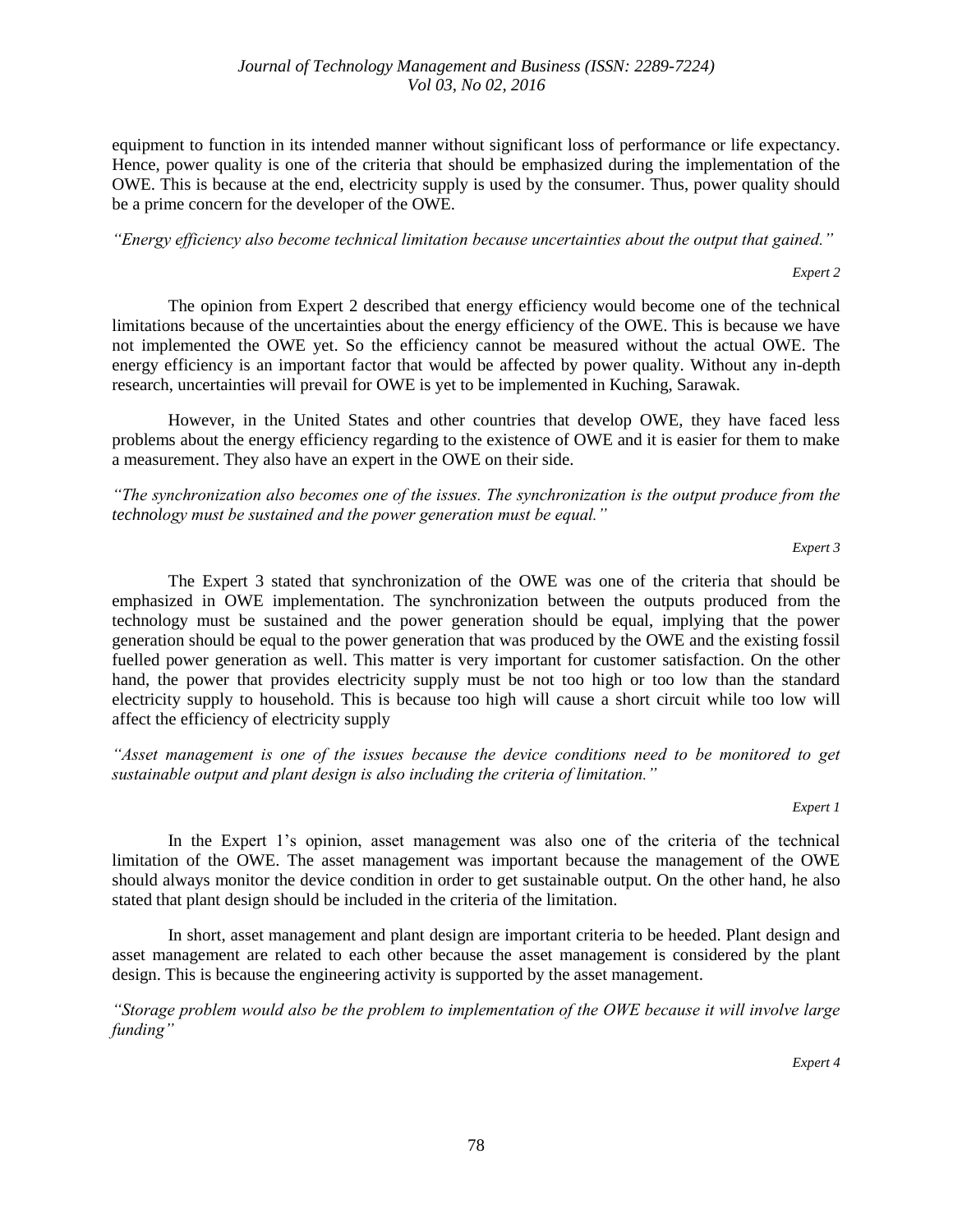Expert 4 stated that the storage of the energy from the device of OWE would become a problem because it would involve large funding to develop it. The storage refers to the storage of the energy before it is sent to electrical grid. The storage functions like a battery. After the device collected the energy, it would be saved into the storage. However, the development of the storage would consume large funding. In the researcher opinion, the storage would consume large funding because the organizer needs to employ and hire few expertise from other countries who have developed the OWE before. Their expertise is needed because our country lacks of expert on the OWE.

All of these criteria of limitation have been highlighted by the experts in the discussion. Even though funding is not one of the technical limitations, without funding, the implementation might not be realized. These technical limitation criteria need to be evaluated prior to the OWE implementation. The implementation cannot succeed without determination to overcome the limitation.

## **4.9 Most Significant Limitation**

After gaining insights on the technical criteria, the influence of the limitations in OWE implementation was determined. This information is needed so that the solution to overcome the limitations.

*"The different of the wave strength would affect to inconsistent of the output produced. The different of the output would damage the electrical grid."*

*Expert 4*

The wave strength was the major problem. However, with the geographical advantage of the South China Sea which is next to a sea/ocean provides such a convenience for ocean energy harvest. The wind flows continuously without any barrier of land to generate waves as shown in Figure 2.



**Figure 2:** South China Sea

*Source: www.feng.unimas.my (2013)*

## **5.0 Innovative solution to implement Ocean Wave Energy**

After evaluating the weaknesses and the technical limitations, an innovative solution that can improve the development of the ocean wave energy is ascertained. Engineers should produce the small scale version of OWE device to harvest the electricity from wave. Initially, the device is big in size and produces huge energy. However, reducing the scale of the device is a good way to overcome the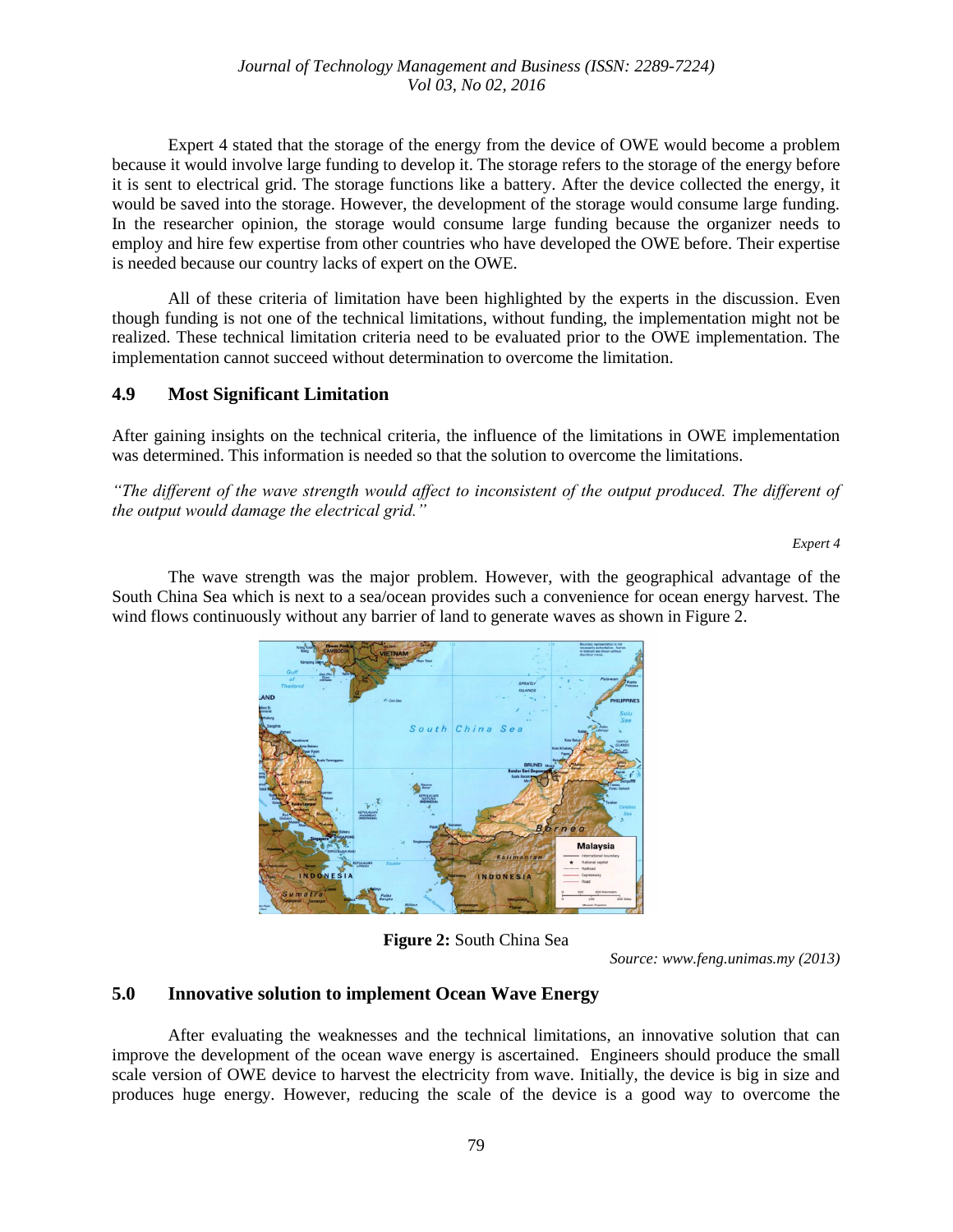weakness of the ocean wave. . To attain the energy supply which is similar as the original version, the small scale version should be built in several numbers until it can produce the electricity supply similar to that of the original version.

#### **6.0 Conclusion**

In conclusion, most respondents agree to develop ocean wave energy. Most of them acknowledge the benefits derived from the ocean wave energy and aware of the OWE potential for future use. Some of the benefits include reducing the pollution effect of the fossil fuel burning, complementing the Bakun dam and substituting the fossil fuels usage in generating electricity. Moreover, the implementation of OWE will create new job opportunities to curb unemployment issues in Sarawak. On the other hand, technical limitation exist in the implementation of OWE. The criteria that have been discovered during the in-depth interview sessions with the experts are the power quality, the uncertainties of the energy efficiency, synchronization of electricity supply of the fossil fuel usage and OWE, asset management, OWE plant design and storage problems. Which need to be considered in order to enhance the implementation of OWE. This study will benefit the energy sectors in Malaysia as our government is obviously encouraging industries to conserve the use of fossil fuels. In future, more research on the OWE should be conducted in other locations at the off shore area such as Kelantan, Terengganu, Pahang, Negeri Sembilan and Johor.